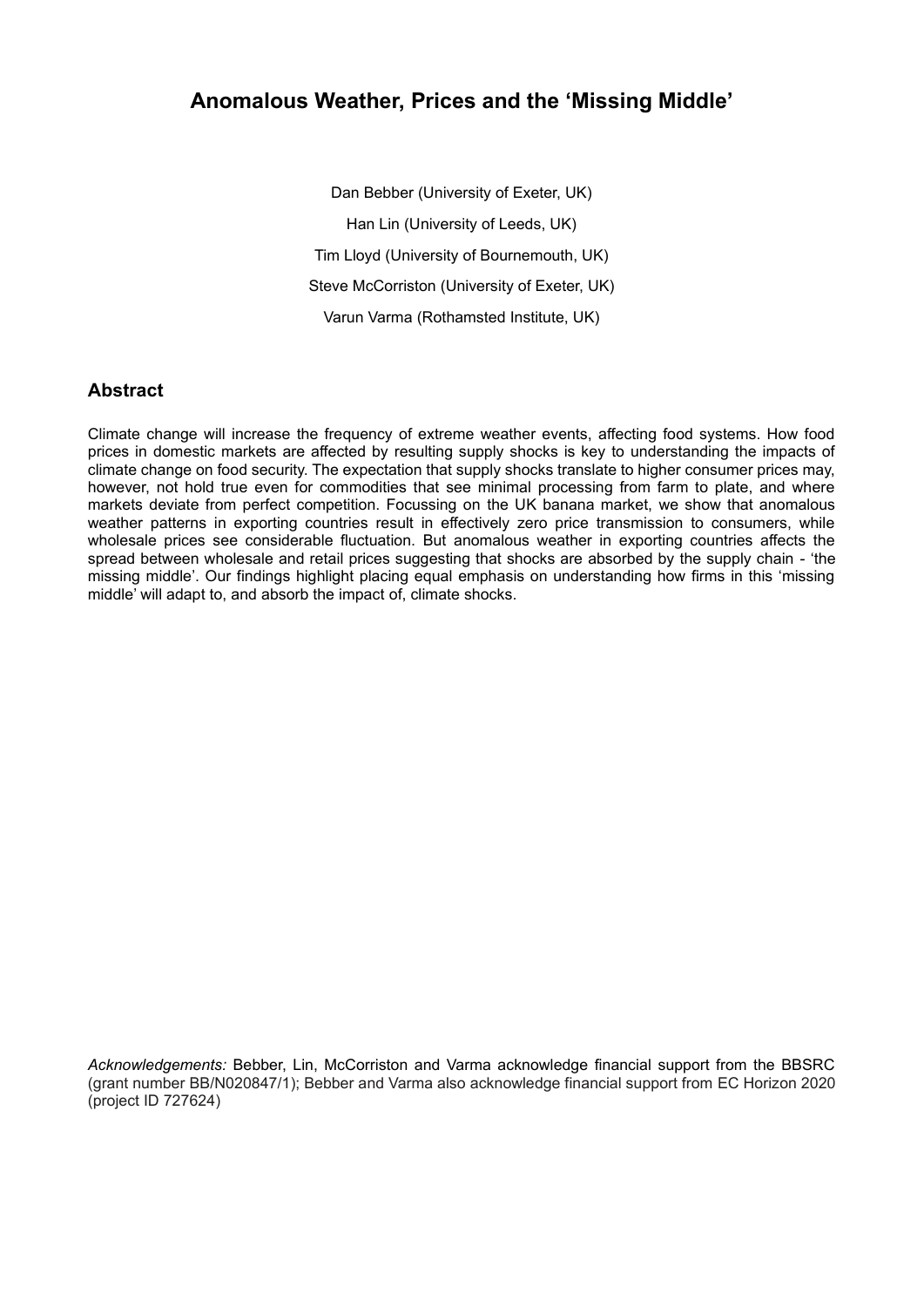### **Anomalous Weather, Prices and the 'Missing Middle'**

### **Abstract**

Climate change will increase the frequency of extreme weather events, affecting food systems. How food prices in domestic markets are affected by resulting supply shocks is key to understanding the impacts of climate change on food security. The expectation that supply shocks translate to higher consumer prices may, however, not hold true even for commodities that see minimal processing from farm to plate, and where markets deviate from perfect competition. Focussing on the UK banana market, we show that anomalous weather patterns in exporting countries result in effectively zero price transmission to consumers, while wholesale prices see considerable fluctuation. But anomalous weather in exporting countries affects the spread between wholesale and retail prices suggesting that shocks are absorbed by the supply chain - 'the missing middle'. Our findings highlight placing equal emphasis on understanding how firms in this 'missing middle' will adapt to, and absorb the impact of, climate shocks. *(150 words)*

#### **Introduction**

Climate change and modified weather patterns have widely been shown to impact agricultural production, including that of many globally traded agricultural commodities (Lobell *et al.* 2012; Challinor *et al.* 2014; Rosenzweig *et al.* 2014, Iizumi *et al.* 2014). By extension, commodity prices are also expected to be affected, with direct consequences for food and nutritional security. Empirical evidence on the effect of climatic phenomena on commodity prices has recently emerged with measures of anomalous weather patterns typically being measured by data on the El Niño-Southern Oscillation (ENSO). For example, studies have successfully identified ENSO anomalies as an important driver of world prices for a number of agricultural commodities, though effects often varied by commodity (Brunner 2002; Cashin *et al*. 2017; Ubiliva 2017). These approaches to identifying the responses of commodity prices to climate fluctuations are complemented by Guittarez (2017), who employed an econometric framework that accounts for the effect of ENSO intensity on wheat yields and prices amongst the main exporters of wheat.

The sensitivity of world agricultural prices to climate fluctuations implies that consumer prices in importing countries should, in principle, also respond and reflect the share of the raw commodity in the final retail price. As such, prices can have an important function in communicating information and signalling demand and supply shocks in markets. Prices can therefore play a role in determining how consumers respond to climate change. However, this role for prices may only apply to the fullest extent if domestic value chains are perfectly competitive at all stages of the value chain. Deviation from the textbook framework of competitive markets can result from intermediary and retail firms that link producers and consumers absorbing some of these price shocks, and hence affecting the role of prices as a source of information and resource allocation (Weyl and Fabinger 2013). While previous empirical research has reported less than perfect price transmission in food markets (Lloyd 2017) it has, however, been limited in rationalising these observations and identifying the role of intermediary firms, nor appropriately controlled for explicit exogenous shocks in deriving price transmission effects. Hence, we may term the intermediary firms which link producers to consumers the 'missing middle', as their role in price transmission is poorly understood.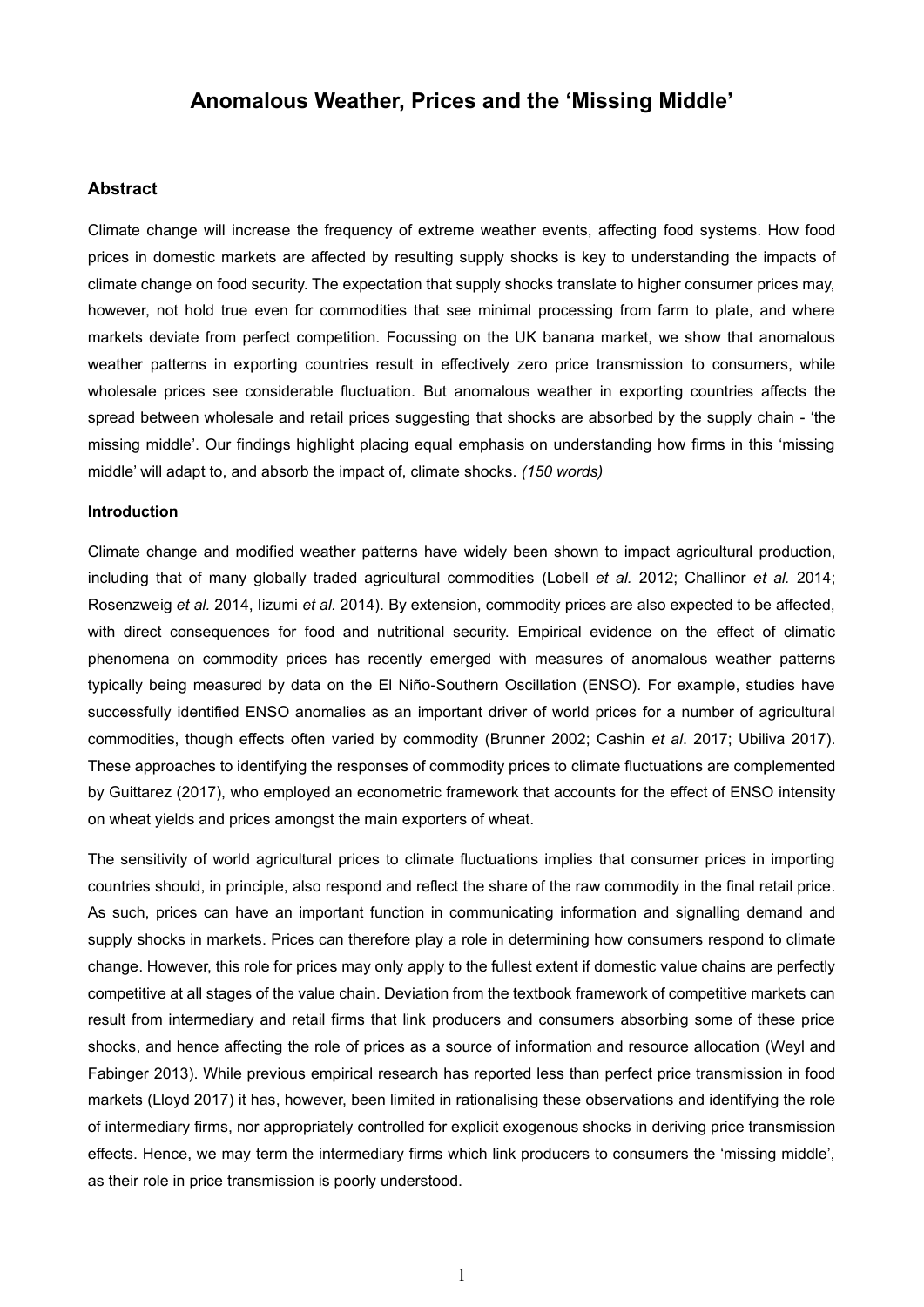Here, we use the UK banana market to investigate the role of the missing middle. Bananas are a globally traded commodity that see very little modification from production to retail; this aids the assessment of the price transmission impact as there is no transformation of the product at the farm through to the retail level. But the banana value chain is complex involving multinationals from production to distribution and highly concentrated food retail sectors (i.e. where the retail stage is dominated by a small number of retail chains). Using an econometric framework to analyse compiled data on banana world, UK wholesale and UK retail prices, we determine the extent to which price transmission occurs across different levels of the value chain, and identify where in the chain price shocks are being absorbed. To understand and quantify how climate change could influence price transmission, we then incorporate weather variation into our analyses. We utilise a global aggregate measure of weather variability, i.e. ENSO anomalies, that is commonly used in economic analyses of climate and agricultural commodity markets and further, compare it to results obtained using more precise exporter country specific weather data. The results presented below therefore offers new perspectives on how food value chains absorb shocks and offers important insights for assessing the impact of climate change events.

#### *UK banana market: world-wholesale-retail price relationship*

Globally, bananas are the most traded fruit (FAO, 2016), with exports accounting for 15% of total production (FAO 2020). As a commodity, bananas are essentially unchanged from plantations in exporting countries to retail markets in importing countries. In the UK, bananas are largely sourced from a handful of developing countries, primarily in Latin America and the Caribbean, but also a few nations in Africa and, occasionally, the Philippines. As such, so-called 'world' prices (the price of Ecuadorian bananas landing in New York) are not necessarily representative and may not equate directly with import prices in specific national markets that are affected by country-specific trade costs of transportation, distribution, trade policy and the extent of competition between distributors and retailers.

Compiling 'world' banana prices, as well as UK wholesale and retail prices between 1998-2016 reveal interesting patterns (figure 1a), with noticeable differences between the three price series for an identical commodity. World commodity prices are generally characterised by volatility (Gilbert and Morgan 2010); the world banana price exhibits this characteristic volatility and also exhibits a general upward trend since 2008. The UK wholesale price shows greater volatility even during periods of relatively stable world prices. However, retail banana prices are very different from both the wholesale and world prices, showing much less volatility. The coefficients of variation for world, UK wholesale and UK retail prices are 0.3654, 0.2069 and 0.0964 respectively, over the time series. Importantly, retail prices have remained more or less unchanged over the last few years of data coverage in the face of variability in both UK wholesale price and world market conditions. Given that bananas undergo minimal transformation, this implies a departure from the textbook model of commodity markets, where price changes for producers and consumers are assumed to be 1:1. In turn, this has an implication for how we consider the impact of production shocks, such as those from climate change and weather events, on consumers.

Economic theory points to issues surrounding competition and characteristics of value chains as the principal potential reason for low price transmission to consumers (McCorriston *et al*., 1998); a low share of the raw commodity in the final retail product will result in low price transmission. Even for commodities with minimal processing between the production and retail stages of value chains, low price transmission can also arise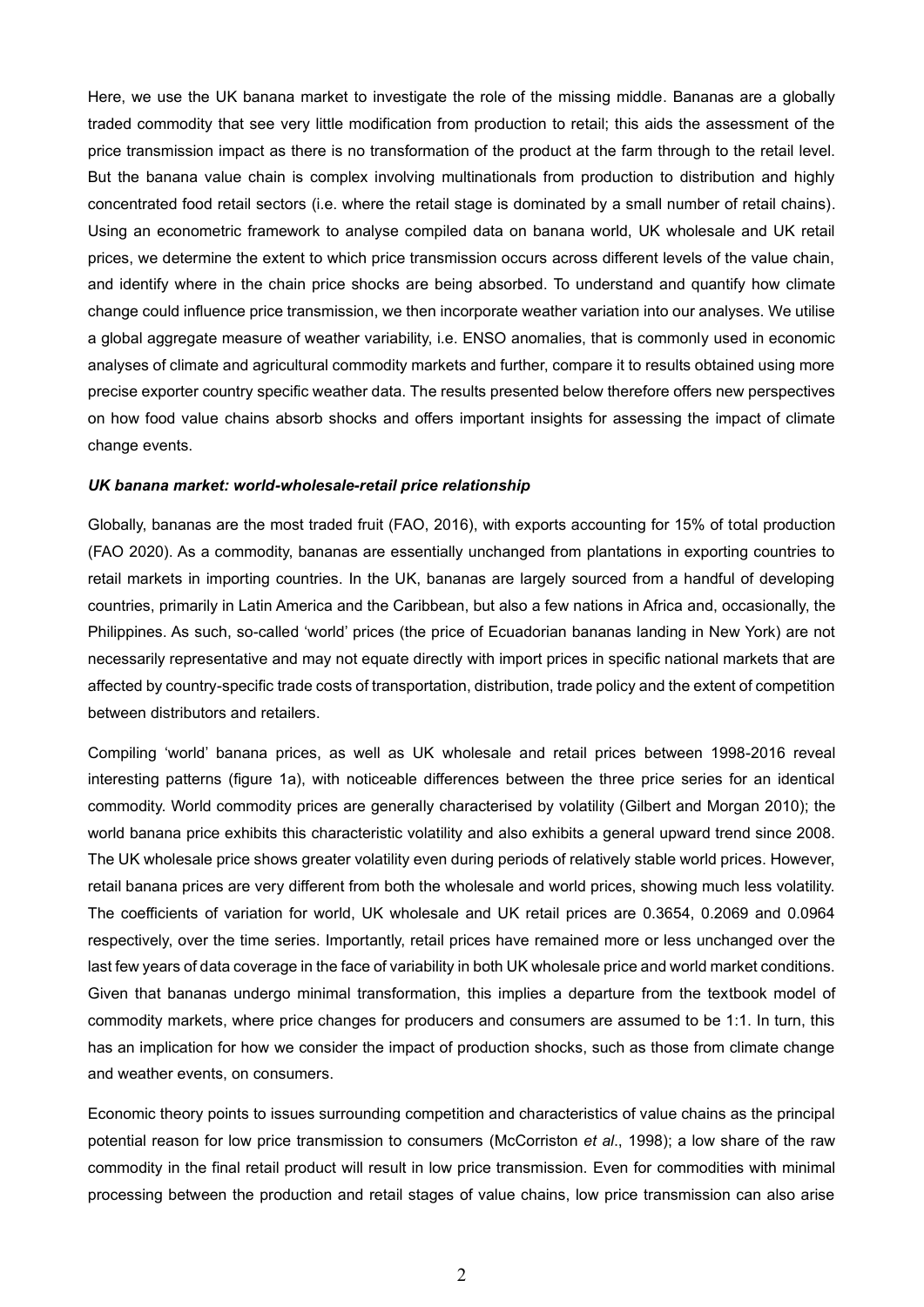when competition is limited i.e. where there are a relatively small number of competing firms at and or all stages of the value chain. For bananas in the UK, while the commodity itself undergoes minimal modification from production to consumption, its procurement and distribution is complex, and hinges on the roles of multinational (in some cases, vertically integrated) firms and a limited number of firms competing at the retail stage. Although the role of multinationals in world banana trade has reduced in recent years, the UK retail sector is highly concentrated, with five retail chains accounting for the large majority (around 70 per cent) of food sales in the country (Competition Commission, 2000). Retailers have also increasingly played a role in procurement via direct contracting with suppliers in exporting countries. These features characterise the complexity of the banana value chain as we have a retail sector dominated by a few retail chains together with a small number of multinationals at the intermediate stage. In principle, this could lead to 'double marginalisation' with mark-ups, or in other words, prices in excess of marginal cost (i.e. costs that depend on the level of sales) beyond the competitive benchmark (prices equal to marginal cost) at each stage of the value chain.

The significance of this for price transmission is that the mark-ups of firms in the value chain may adjust to absorb the impact of exogenous shocks and, in turn, affecting the extent to which the price impacts of exogenous shocks are passed through to consumers. Specifically, if factors relating to competition matter for price adjustment, then when shocks impact on a specific market, low price transmission to consumers would imply that the 'spread', or difference, between prices at different levels would adjust; if competition prevailed throughout the value chain, the spread between prices at different levels would be constant given perfect price transmission. But the feature of less than perfect competition with low price transmission, firms in the intervening stages in the value chain ameliorate the effect of shocks by adjusting margins, and not pass the full effect of shocks on to consumers. In this context, we note a relatively volatile pattern when examining the change in the spread between UK banana retail and wholesale prices between 1998-2016 (figure 1b). Indeed, given that retail prices do not change that much, the spread is more volatile than either of the price series (also see supplementary figure S1). The data suggests low price transmission to consumers (further demonstrated by econometric methods below) and that changes in wholesale prices are overwhelmingly accommodated by changes in the spread. These results further imply that if we are looking for effects of climate phenomena on banana markets, then changes in price spread should be the focus of investigation, and that the 'missing middle' in the value chain (i.e. firms that account for the links between producers and consumers), to a large extent, absorbs the effects of anomalous weather.

#### *Estimating price transmission*

While the casual inspection of the price data in figure 1 already suggests some deviation from the textbook model of food markets (i.e. where price changes are equal at the producer and consumer stages) we nevertheless formally explored the links between prices at different levels using impulse response methods. Further, we characterised the temporal signature of price transmission, i.e. how price transmission may propagate and persist over time in the market, by employing local projection methods (Jordà, 2005, 2009), an efficient way to measure the impact of change in one variable (e.g. world banana prices) on another variable (e.g. UK wholesale banana prices) while accounting for other factors (e.g. costs in the value chain that may impact on the retail price) that may influence the relationship between the focal variables. These methods quantified price transmission from changes in world prices to UK wholesale prices, and from UK wholesale prices to UK retail prices.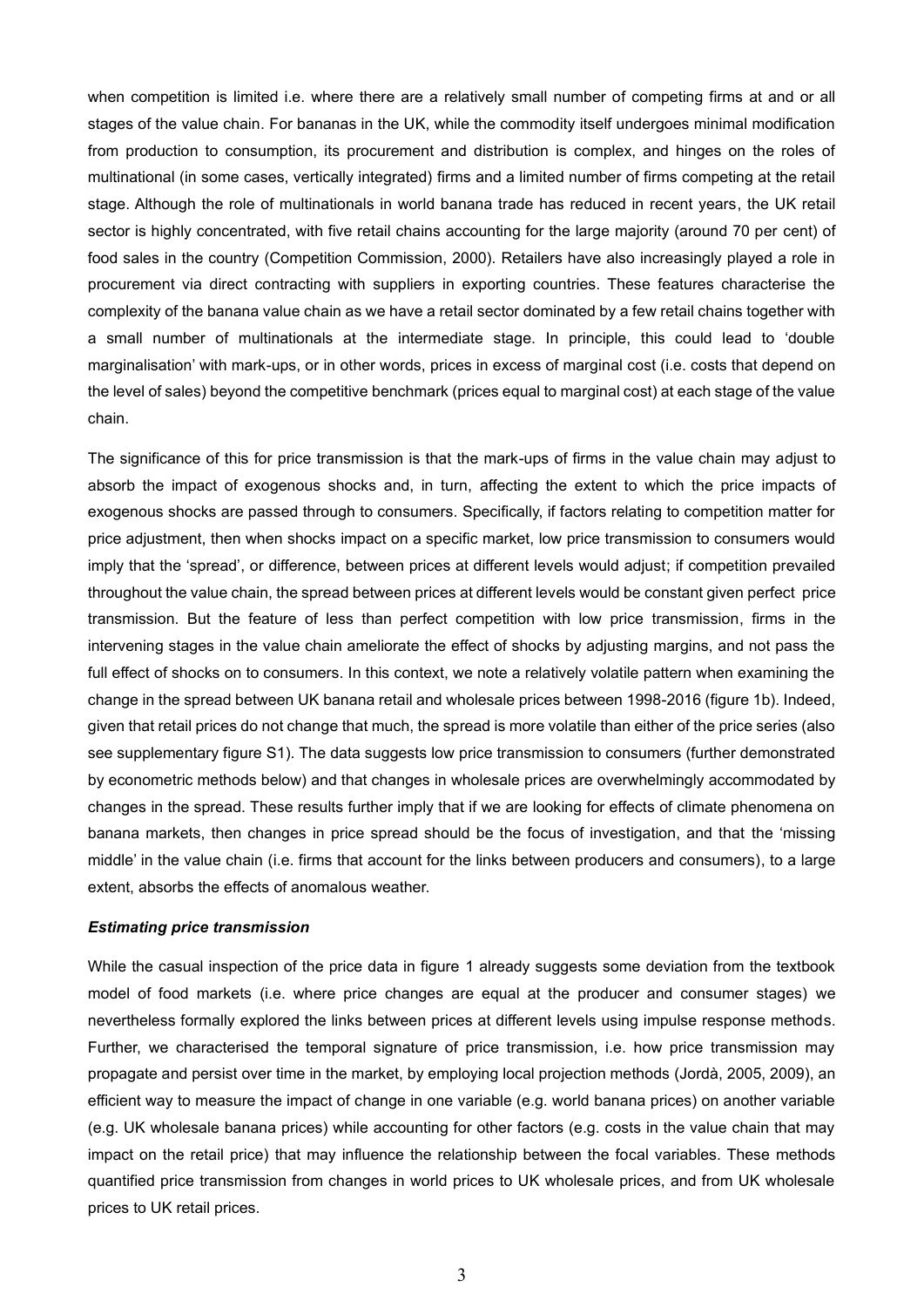Our results show that UK wholesale markets respond relatively strongly, but imperfectly**,** to changes in world banana prices (figure 2). The econometric model allows for lags in the price adjustment process so that the price transmission effect is traced over time. For example, our analysis reveals that a 10% change in world prices, which captures factors that determine supply and demand in the main producing and consuming countries, translates to a 4.3% (95% confidence intervals  $= +/-1.0%$ ) and 2.5% (95% CIs  $= +/-1.2%$ ) change in UK wholesale prices six and 12 months from when world prices changed, respectively. On the other hand, the impulse response for the UK wholesale prices on retail prices is almost non-existent (figure 2), indicating very low price transmission from wholesale to retail prices. These latter results are important: consumer prices are not adjusting to price changes occurring at other stages in the banana value chain. As noted above, with the existence of less than perfect competition in value chains, with low price transmission, it is potentially the mark-ups that are changing to absorb price changes that would otherwise occur at the retail stage. This turns attention to the impact of supply shocks on price spreads between stages in the banana value chain.

In summary, the results relating to price transmission between different stages in the value chain quantitatively corroborate patterns observed directly from the price data, that intermediary firms in the banana value chain may be absorbing a substantial portion of price volatility. It re-emphasises that for bananas, changes in price spread between wholesale and retail prices, a proxy for mark-up elasticity (i.e. the responsiveness of firm mark-ups in response to shocks), should be the focal response variable when assessing production shocks. The impulse response method we have applied here provides a suitable quantitative framework within which to assess these effects.

#### *Impact of anomalous weather patterns on the 'missing middle'*

Fluctuations in the El Nino Southern Oscillation (ENSO) index is a commonly used proxy that captures weather variability in the econometric modelling of climate impacts on commodity markets (e.g. Cashin *et al*. 2017; Ubiliva 2017). ENSO is an aperiodic cycle of ocean and atmospheric currents across the equatorial Pacific ocean with wide ranging teleconnections to global weather systems and crop production (Iizumi *et al* 2014).Hence, we incorporated ENSO anomalies in our local projection methods to assess the role of the 'missing middle' in ameliorating the effects of anomalous weather on consumers via changes in price spread. Consistent with economic theory, we would expect the change in spread to be negatively related to anomalous weather fluctuations (i.e. as upstream prices change, retail prices change by less); specifically, consistent with low price transmission, the margin between prices absorbs a degree of the supply side shock that would otherwise be reflected in price changes (Weyl and Fabinger 2013). These analyses controlled for extraneous factors that could influence responses, including world prices (reflecting global supply and demand conditions) and other manufacturing costs relevant to the retail and distribution sectors of the food chain.

Our results show that anomalous weather patterns have a substantial influence on the spread between UK banana wholesale and retail prices. A single-period increase in the ENSO anomalies lead to a marked decline in price spread, and this change was sustained over a period of time (figure 3a). As an example, our analyses indicate that a 1 SD or 0.89 increase in ENSO anomaly is associated with a 10.1% (95% CI = +/- 6.1%) and 21% (95% CI = 6.6%) decline in price spread six and 12 months from the event, respectively.

The attraction of using ENSO anomaly data is that it is easily accessible, and therefore, serves as a useful proxy for weather patterns that can be used to gauge effects on commodity markets. However, as an aggregate global metric, it translates to a variety of weather outcomes across the world (Dai and Wigley 2000; Holmgren

4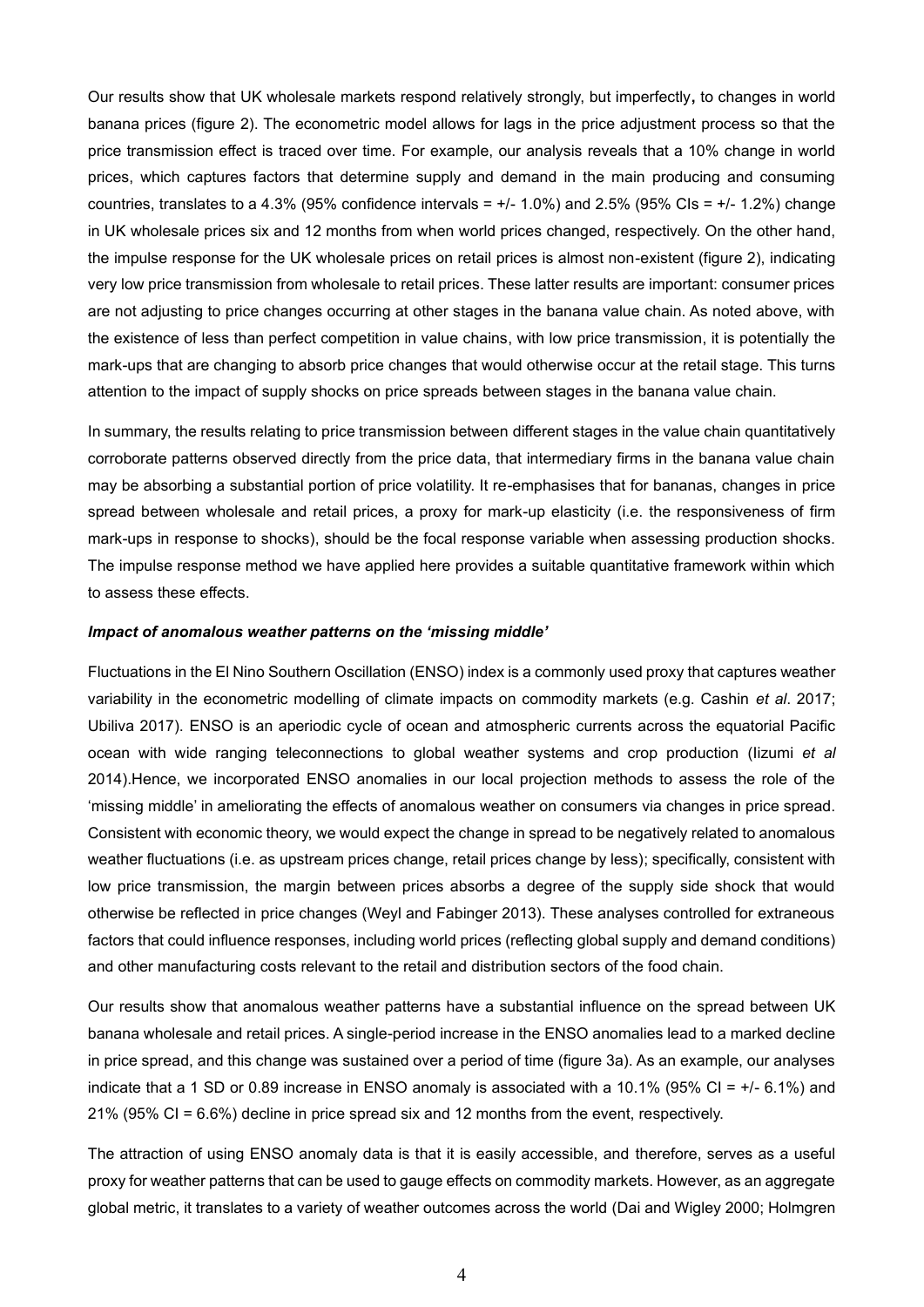*et al.* 2001; Larkin and Harrison 2005). Hence, it may not be precise enough when assessing weather effects on specific commodity markets and/or for a subset of countries within a global import-export network of a commodity. Further, specifically for bananas, previous research has shown that changing climate can have a variety of country-specific effects on productivity (Varma and Bebber 2019). The ENSO anomaly data does not capture this phenomenon. Hence, there is a need to incorporate producer country specific weather data in models for a robust assessment.

To address this issue, we use temperature and precipitation data that applies directly to banana growing areas in countries that export to the UK. We constructed measures of anomalous variation in temperature and precipitation for each banana exporter (supplementary figures S2 and S3), which were then averaged across exporter countries. To ensure these weather anomaly data are more pertinent to the UK, the averaging of anomalies was weighted by exporter country share to the UK market. These weighted anomalies for temperature and precipitation substituted ENSO anomaly data in separate local projections.

Consistent with the results from our analysis using measures of ENSO anomalies, exporter country temperature anomalies also reduce price spread (figure 3b). In fact, the price spread is highly elastic and responsive to temperature anomalies, and results show that a 1 SD (0.37°C) increase in temperature leads to a 6.8% (95% CI =  $+/-$  6.84%) and 20.35% (95% CI =  $+/-$  7.05%) reduction in spread six and 12 months from the time of the temperature anomaly, respectively. Again, this suggests that the effect of climatic variation is being absorbed by changes in the spread, and is in line with expectations, given the near constancy of banana retail prices over time. Precipitation anomalies, on the other hand, had very little influence on the spread (figure 3c). This is not an unexpected finding as, compared to changes in temperature, changes in precipitation patterns can be mitigated against to a greater degree during production (e.g. greater use of irrigation during drier than average periods, farm drainage infrastructure to mitigate against minor local flooding, etc.). Indeed, a recent global analysis reported that changes in temperature, rather than precipitation, over the past few decades has been a stronger driver of change in banana yields (Varma and Bebber 2019).

Although our results focus on anomalous weather patterns and the UK banana value chain, there are a number of more general implications that arise from this. First, observing retail banana prices in other major consuming countries suggest prices at the retail level are less volatile than 'world' prices indicating that the price dynamics for the UK are not unusual (Supplementary figure S4). Given that concerns about concentration (i.e. competition between a limited number of firms) in retail and intermediary stages of food chains are general (McCorriston 2014), it suggests that the insights we provide will readily extend beyond the UK. Second, the insights will extend to other commodity sectors particularly where there is low, or no processing between the commodity that is produced in the exporting country to what appears on retail shelves. This is particularly relevant to fresh fruit and vegetables, which are key to healthy diets but may be particularly vulnerable to climate change (Springmann *et al*. 2016). The minimal degree of processing that applies in this case, and the control for other factors that may impact on price transmission, allows us to infer that the role of the structure of the value chain is influencing the extent of price transmission. More generally, low price transmission appears to characterise food markets (Lloyd 2017), though what we identify here is the extent to which it affects the 'missing middle' where most of the adjustment to climate shocks is being absorbed; this is likely to be an important source of low price transmission in other commodity-food value chains. Finally, given the increasing concerns with climate change and extreme events, our research has shown that measures of anomalous weather patterns in exporting countries will give a more fine-grained characterisation of weather shocks and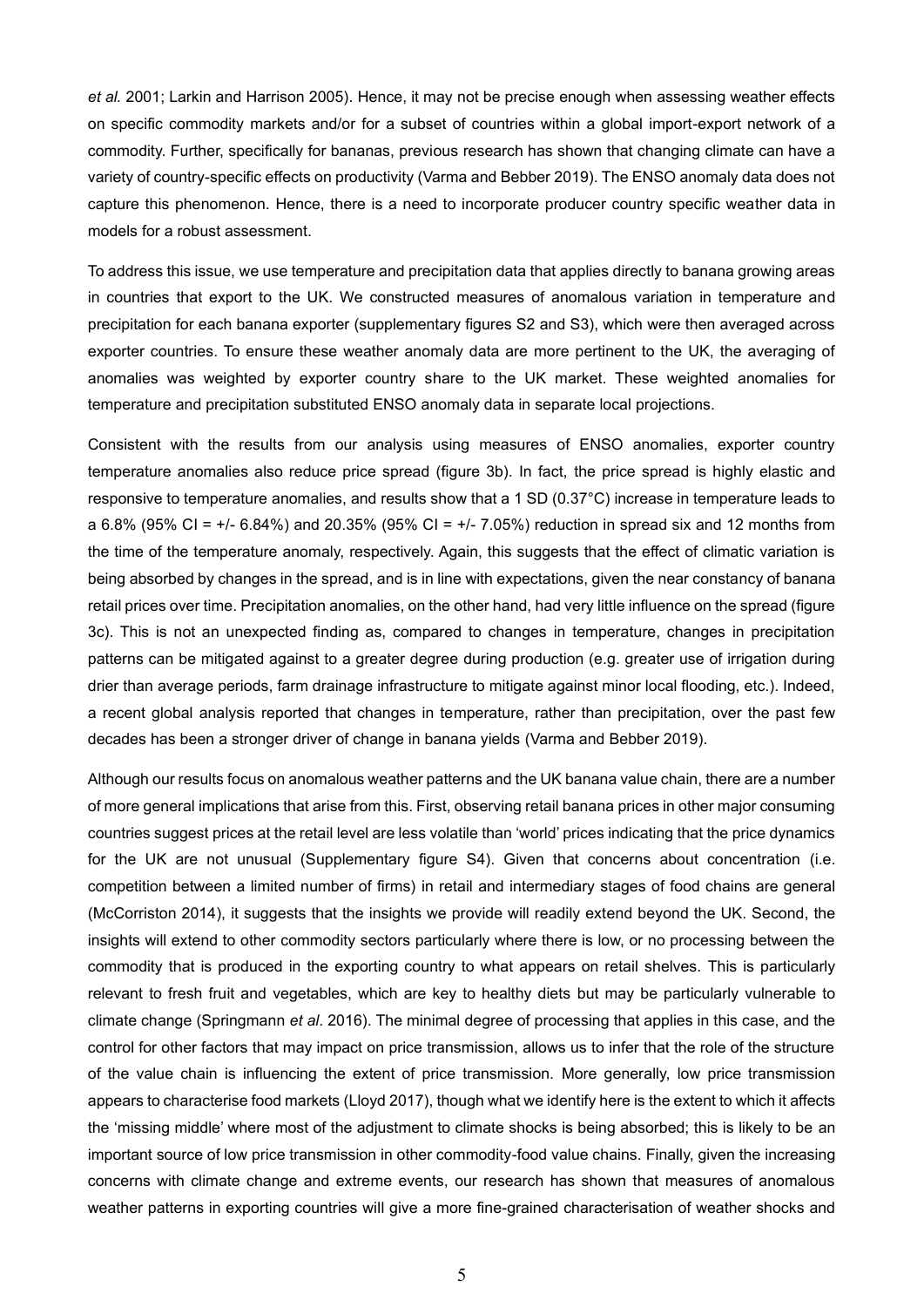how they will affect value chains and ultimately consumers. In sum, although our analysis is bespoke to one value chain for a specific importing country, the insights are more general with important policy implications: the role of the 'missing middle' matters in determining how climate change events will be transmitted into price changes facing consumers.

#### *Conclusion*

Our analyses point to the importance of firms in value chains that link producers and consumers, or the 'missing middle', in addressing how climate change will affect food markets. Prices of commodities on the so-called 'world' markets can behave quite differently from prices in national markets, particularly at the retail level, even when the product itself is more or less physically identical between the production and retail stages of the supply chain. With reference to the UK banana market, we have shown that retail prices are more or less unrelated to prices in wholesale markets. In this setting, the impact of anomalous weather fluctuations is manifested as adjustments in mark-ups, or the spread between wholesale and retail prices. This is consistent with the main mechanism underlying low price transmission that arises from theoretical approaches to price transmission in imperfectly competitive markets, and will likely generalise to other commodities and national markets which share similar characteristics (i.e. where competition at stages of value chains is limited to a small number of competing firms).

Using data specific to the countries that export to the UK, we have shown that climate phenomena can significantly affect price spreads. We infer three key insights from our results. First, it is not just that price spread adjusts in response to weather anomalies, but the extent of this adjustment. Mark-ups are potentially highly responsive in the face of exogenous shocks such as anomalous weather patterns and are tied directly to the lack of price transmission in the value chain. Second, adjustments in price spread are more strongly driven by temperature anomalies, rather than precipitation anomalies. Third, there are considerable benefits of using more accurate and geographically targeted temperature and precipitation data for such assessments. Depending on global aggregate indicators, such as ENSO anomalies, though of qualitative use, are likely to overestimate (or in some cases, underestimate) the impact of anomalous weather fluctuations on firms in the value chain.

Intermediary firms play a role in ameliorating the impacts of price effects on consumers due to weather variability and climate phenomena. This also implies a substantially dampened signal to consumers of climate risks to their everyday food needs. But this points to another issue: if consumers are being shielded from the price impacts of climate shocks, how resilient are supply chains given the expected extents of climate modification weather variability that will occur over time (Hoegh-Guldberg *et al.* 2018). If intermediary firms are absorbing shocks, this will have implications for the structure and, by extension, competition in the value chain in the longer run. Resilience in value chains relates not only to producers and consumers at either end but also how firms can sustainably cope with these shocks if not being shared with consumers. Therefore, formulating effective policy for food security relies on gauging the full spectrum of climate impacts on food commodity value chains, and relies on understanding the role of the 'missing middle'.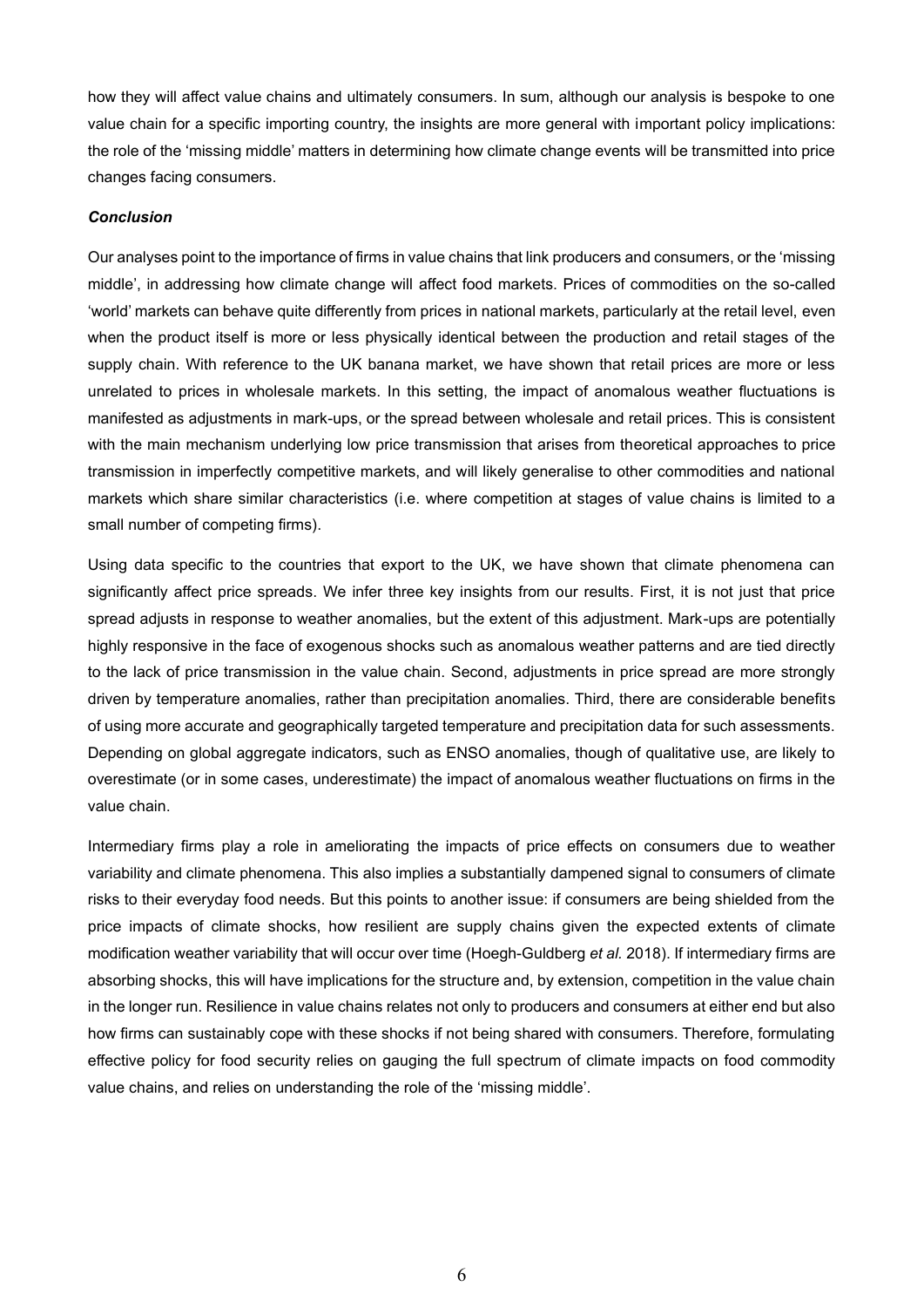#### *References*

- Brunner, A.D. El Niño and world primary commodity prices: warm water or hot air? *Review of Economics and Statistics* **84**, 176-183 (2002)
- Cashin, P., Mohaddes, K. and Raissi, M. Fair weather or foul? The macroeconomic effects of El Niño. *Journal of International Economics* **106**, 37-54, (2017)
- Challinor, A. J. et al. A meta-analysis of crop yield under climate change and adaptation. *Nature Climate Change* **4**, 287–291 (2014).
- Competition Commission *Supermarkets: A Report on the Supply of Groceries in the United Kingdom*, Report Cm-4842. London (2000)
- Dai, A. & Wigley, T. M. L. Global patterns of ENSO-induced precipitation. *Geophysical Research Letters* **27**, 1283–1286 (2000).
- FAO *Banana Market Review, 2019*. Food and Agriculture Organisation, Rome (2020)
- FAO *Ecuador's Banana Sector under Climate Change*. Food and Agriculture Organisation, Rome (2016)
- Gilbert, C.l. and Morgan. C.W. Food price volatility. *Philosophical Transactions of the Royal Society B*, 3023- 3034
- Gutierrez, L. Impacts of El Niño-Southern Oscillation on the wheat market: a global dynamic analysis. *PLOS ONE*, **12**, 1-22. (2017)
- Harris, I., Jones, P. D., Osborn, T. J. & Lister, D. H. Updated high-resolution grids of monthly climatic observations – the CRU TS3.10 Dataset. *International Journal of Climatology.* **34**, 623–642 (2014).
- Hoegh-Guldberg, O. *et al.* Impacts of 1.5 C global warming on natural and human systems. *Global warming of 1.5 C. An IPCC Special Report* (2018).
- Holmgren, M., Scheffer, M., Ezcurra, E., Gutiérrez, J. R. & Mohren, G. M. J. El Niño effects on the dynamics of terrestrial ecosystems. *Trends in Ecology & Evolution* **16**, 89–94 (2001).
- Iizumi, T., Luo, J-J., Challinor, A.J., Sukurai, H., Brown, M.E., and Yamagata, T. Impacts of El Niño Southern Oscillation on the global yields of major crops. *Nature Communications*, **5**, 3712
- Jordà, O. Estimation and inference of impulse responses by local projections" *American Economic Review* **95**, 161-182. (2005)
- Jordà, Ò. Simultaneous confidence regions for impulse responses". *The Review of Economics and Statistics* **91**, 629-647. (2009)
- Larkin, N. K. & Harrison, D. E. Global seasonal temperature and precipitation anomalies during El Niño autumn and winter. *Geophysical Research Letters* **32**, (2005).
- Lloyd, T.A. Forty years of price transmission research in the food industry: insights, challenges and prospects. *Journal of Agricultural Economics* **68**, 3-21. (2017)
- Lobell, D. B. & Gourdji, S. M. The Influence of Climate Change on Global Crop Productivity. *Plant Physiology* **160**, 1686–1697 (2012).
- McCorriston, S. *Competition Issues in the Food Chain Industry*. OECD. Organisation for Economic Cooperation and Development, Paris. (2014)
- McCorriston, S., Morgan, C.W. and Rayner, A.J. Processing technology, market power and price transmission. *Journal of Agricultural Economics* **49**, 185-201 (1998)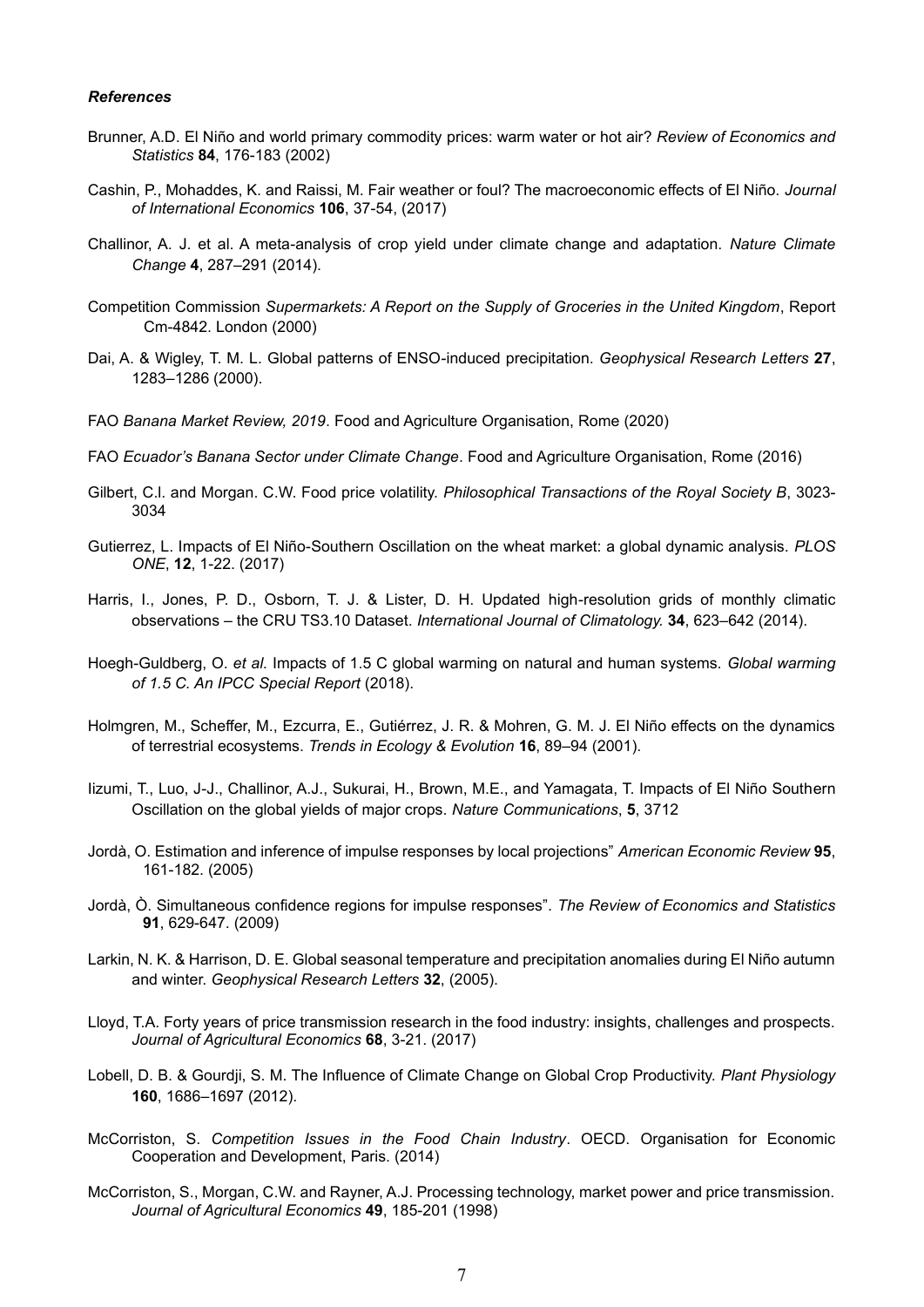- Rosenzweig, C. et al. Assessing agricultural risks of climate change in the 21st century in a global gridded crop model inter-comparison. *PNAS* **111**, 3268–3273 (2014).
- Springmann, M., Mason-D'Croz, D., Robinson, S., Garnett, T., Godfray, H.C.J., Gollin, D., Rayner, M., Ballon, P. & Scarborough, P. Global and regional health effects of future food production under climate change: a modelling study. *The Lancet*, **387**, 1937–1946 (2016)
- Turner, D. W., Fortescue, J. A. & Thomas, D. S. Environmental physiology of the bananas (Musa spp.). *Brazilian Journal of Plant Physiology* **19**, 463–484 (2007).
- Ubiliva, D. The role of El Niño Southern Oscillation in commodity price movement and predictability *American Journal of Agricultural Economics* **100**, 239-263 (2017)
- Varma, V. & Bebber, D. P. Climate change impacts on banana yields around the world. *Nature Climate Change* **9**, 752–757 (2019).
- Weyl, G.E. and Fabinger, M. Pass-through as an economic tool: principles of incidence under imperfect competition. *Journal of Political Economy* **121**, 528-583. (2013)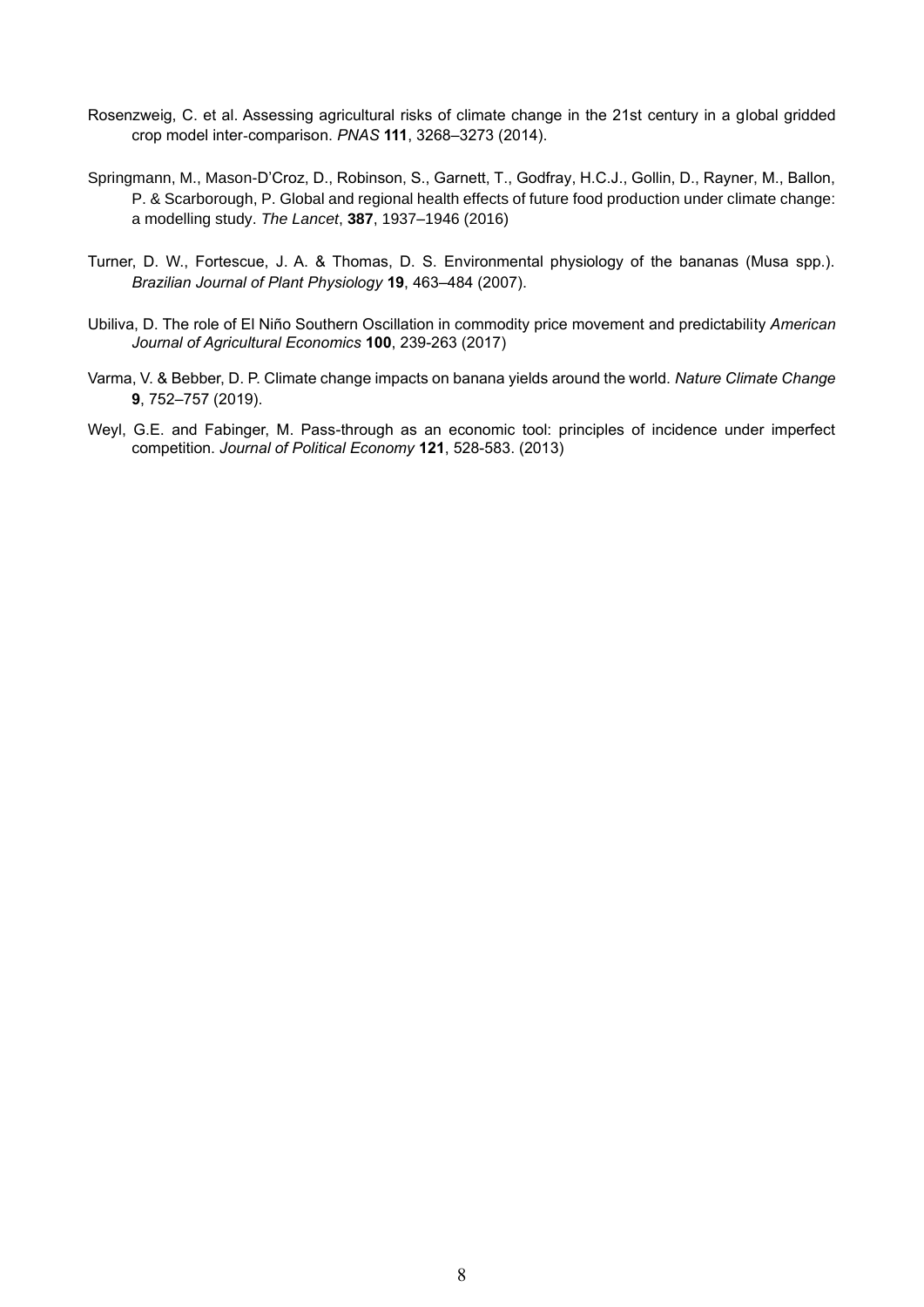## **Figures**

**Figure 1. Time series of banana prices:** (a) World (black), UK wholesale (yellow) and UK retail prices (blue) for bananas recorded between 1998 and 2016. World and UK wholesale prices show a consistent upward trend over time, with greater volatility in the UK wholesale price. Retail prices show a declining trend, relatively lower volatility, and remain relatively constant from 2012. This has resulted in declining retail-wholesale price spread (b) along with high volatility.

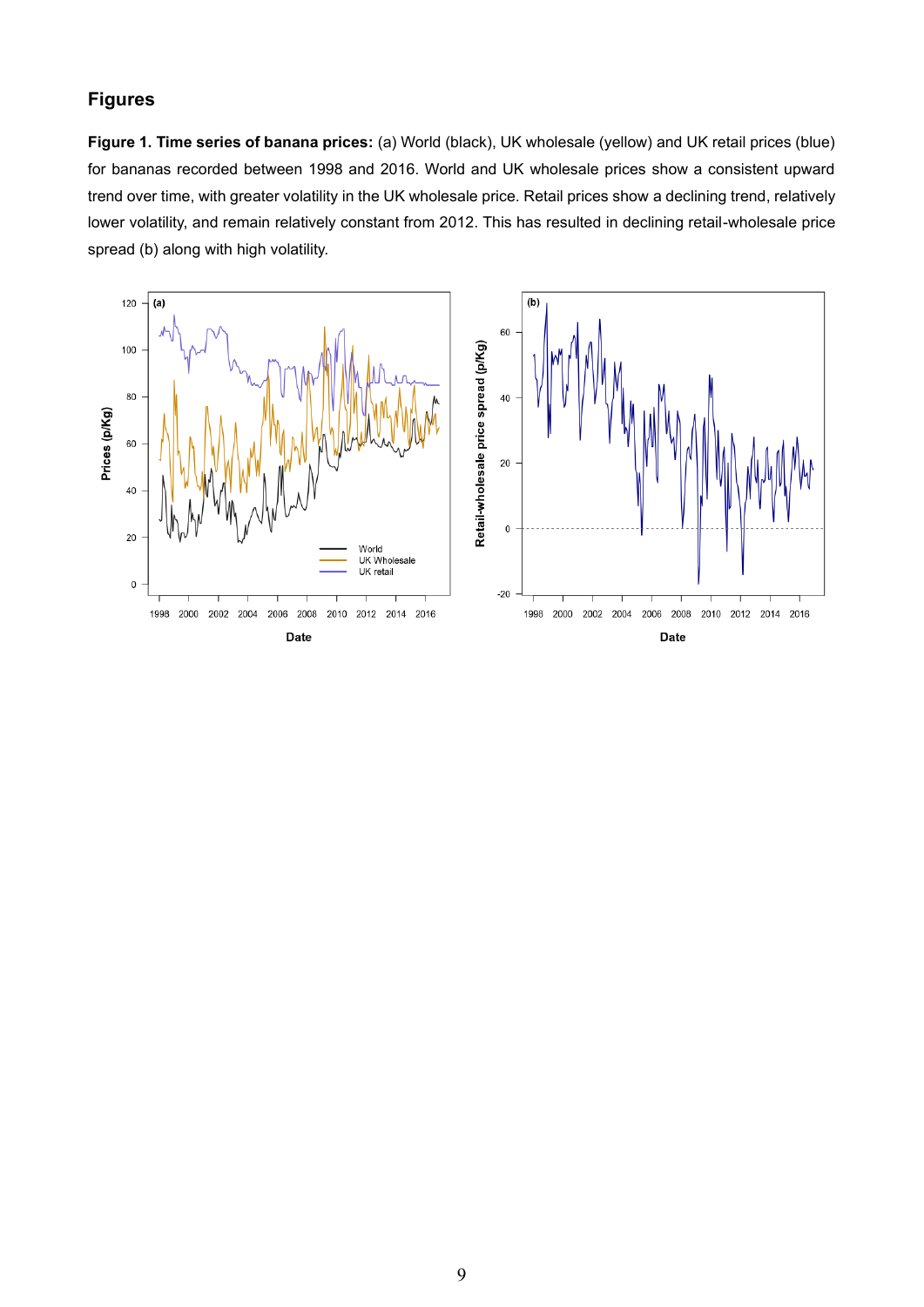**Figure 2. Magnitude of price transmission at different levels of the UK banana market:** estimates from local projection models show relatively large price transmission of changes in banana world prices on UK wholesale banana prices (blue) compared to price transmission from changes in UK wholesale prices to UK retail prices. Bands around solid lines represent 95% confidence intervals.

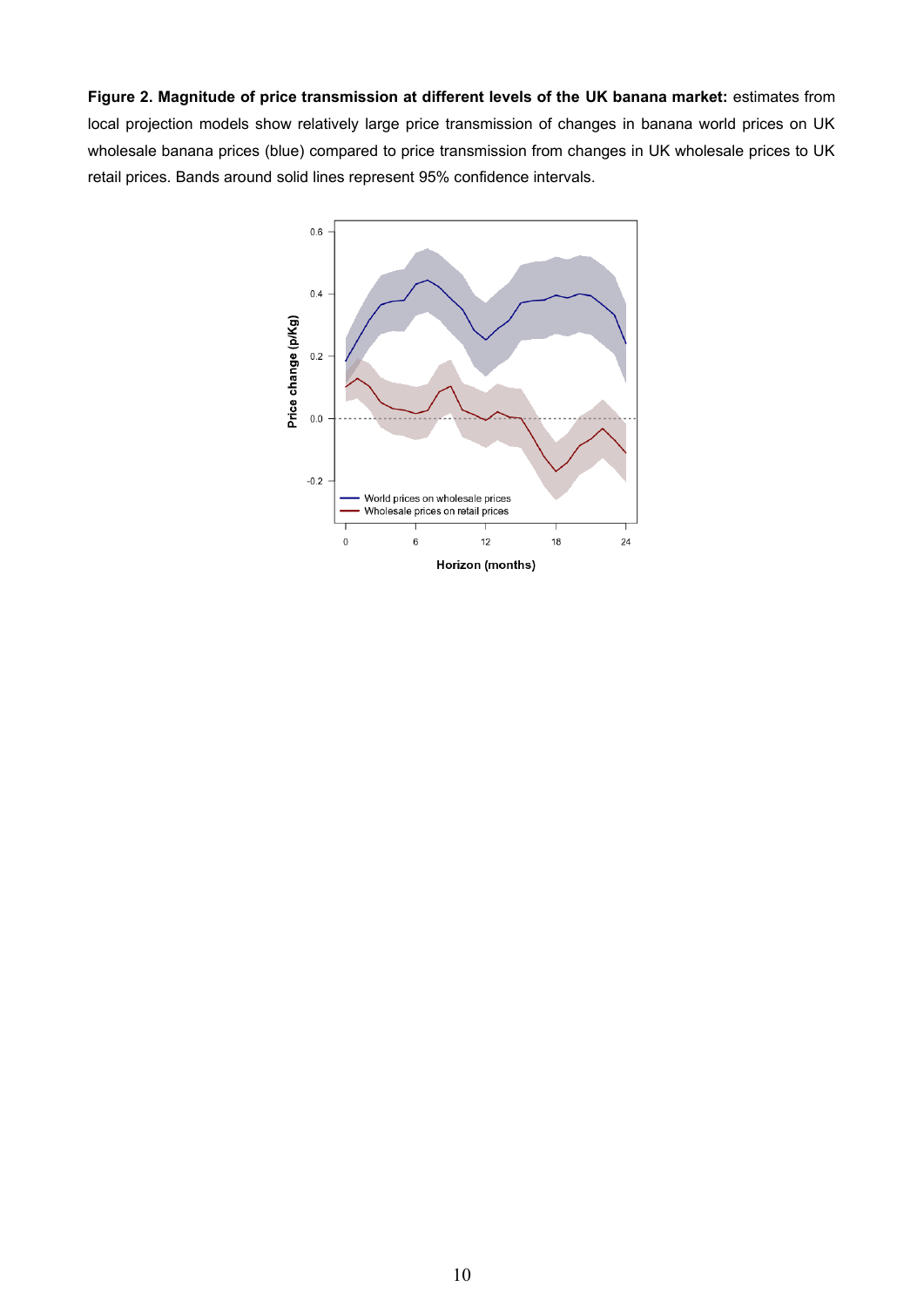**Figure 3. Impact of weather anomalies on banana retail-wholesale price spread in the UK:** percent change in the difference between retail and wholesale prices as a result of a 1 standard deviation change in ENSO anomaly index (a; 0.89), temperature anomaly (b; 0.37°C) and precipitation anomaly (c; 37.5 mm). Anomalies for temperature (b) and precipitation (c) are aggregated across exporter countries, while ENSO anomalies (a) are a global aggregate measure. The shaded bands around the solid lines represent 95% confidence interval bounds.



#### **Methods**

**Banana price data.** This study uses monthly series of the world price, UK wholesale price, and UK retail price for the banana market from 1998 to 2016. World banana prices (represented by the price of Ecuadorian bananas in New York) were sourced from the UN Food and Agriculture Organisation (FAO) [\(http://www.fao.org/economic/est/est-commodities/bananas/banana-prices/en/\)](http://www.fao.org/economic/est/est-commodities/bananas/banana-prices/en/). UK wholesale prices give the price of bananas directly imported from the main suppliers to the UK and are available from UK's Department for Environment, Food and Rural Affairs (DEFRA) [\(https://www.gov.uk/government/statistical-data](https://www.gov.uk/government/statistical-data-sets/banana-prices)[sets/banana-prices\)](https://www.gov.uk/government/statistical-data-sets/banana-prices). UK retail prices represent the average price of bananas per kg and are available from the UK's Office for National Statistics (ONS) [\(https://www.ons.gov.uk/economy/inflationandpriceindices/timeseries/czmv/mm23\)](https://www.ons.gov.uk/economy/inflationandpriceindices/timeseries/czmv/mm23).

**ENSO anomalies data.** The El Nino Southern Oscillation (ENSO) index is one of the most popular metrics used to describe large scale fluctuations in weather patterns. The ENSO anomaly is derived from the deviation between the sea surface temperature in the central and eastern tropical Pacific Ocean. ENSO anomaly data was sourced from the National Oceanic and Atmospheric Administration (NOAA) (ENSO Index Dashboard: [NOAA Physical Sciences Laboratory\)](https://psl.noaa.gov/enso/dashboard.html),

**Producer/Exporter country temperature and precipitation anomaly data.** Data on monthly temperature and precipitation from 1996 to 2016 for each country that exports bananas to the UK (i.e. Colombia, the Dominican Republic, Costa Rica, Ecuador, Belize, Cote d'Ivoire and Cameroon) were extracted from the CRU TS v.4.01 product (Harris et al. 2014; [https://crudata.uea.ac.uk/cru/data/hrg/\)](https://crudata.uea.ac.uk/cru/data/hrg/). Data extraction and an elevationbased correction of temperature specific to banana production areas were performed according to Varma and Bebber (2019). These data were used to calculate the month-wise average temperatures and precipitation for each month and for each exporting country. Observed deviations from the corresponding monthly averages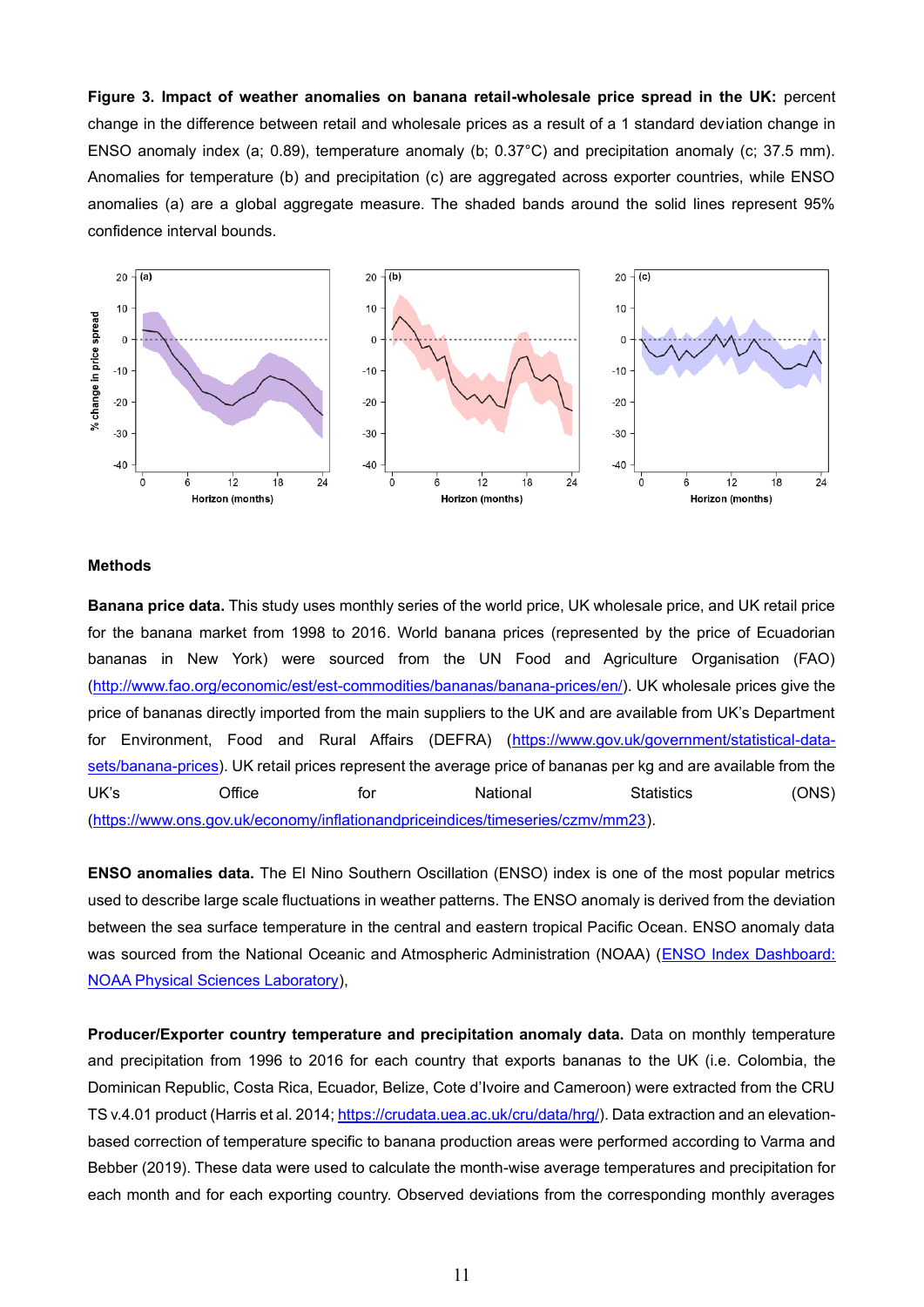represented country-specific monthly anomalies. The monthly temperature and precipitation anomalies were then separately aggregated across the exporting countries weighted by each country's share of the UK market to derive a single series for temperature and precipitation anomalies. Country-specific exports to the UK were sourced from the World Integrated Trade Solution database accessed from the World Bank. [\(World Integrated](https://datacatalog.worldbank.org/dataset/world-integrated-trade-solution-un-comtrade)  [Trade Solution UN COMTRADE \(WITS-UN COMTRADE\) | Data Catalog \(worldbank.org\)\)](https://datacatalog.worldbank.org/dataset/world-integrated-trade-solution-un-comtrade). These weights were derived from the exports for each country relative to total exports for this group of countries, with the weights relating to 2011; the results are invariant to the year of weighting. Further analyses used the 1998 to 2016 subset of the processed climate data.

**U.K. manufacturing input costs data.** UK manufacturing input costs including fuel and raw materials (excluding wages and salaries of labour), controlled for other costs determining retail prices, and was sourced from the UK's Office for National Statistics (ONS; [https://www.ons.gov.uk/economy/inflationandpriceindices/bulletins/producerpriceinflation/july2018\)](https://www.ons.gov.uk/economy/inflationandpriceindices/bulletins/producerpriceinflation/july2018)

**Estimating price transmission: impulse response functions by local projection.** To estimate the dynamic effects of shocks in world prices on UK wholesale prices, and shocks of UK wholesale prices on retail prices (reported in Figure 2), as well as shocks to the weather variables on the prices and the (retail–wholesale) price spread (reported in Figures 3), impulse response functions were calculated using the local projection technique pioneered by Jordà (2005, 2009). This involves estimating (or projecting), sequentially, a set of regressions comprising the information set available at time t, H periods into the future. Assuming that  $y_t \equiv$  $(y_{1t}, \ y_{2t, \cdots}, y_{Kt})'$  and the information set contains  $p$  lags of  $y_t$  we have:

$$
y_{t+h} = \alpha^s + B_1^h y_t + B_2^h y_{t-1} + \cdots + B_p^h y_{t-p} + \mu_{t+h}, h = 1, 2, \cdots, H
$$
\n<sup>(1)</sup>

Here, the same set of lagged variables are used to predict the value of  $y_t$   $h = 1,2,\dots,H$  periods ahead, meaning there are  $H$  separate models, each containing  $K$  equations (so the superscripts in equation (1) denote the horizon being considered rather than powers). Attention focuses on the  $(K \times K)$  matrix of autoregressive coefficients  $B_1^h$ ,  $h = 1,2,...,H$  . As is evident from equation (1),  $B_1^h$ , contain coefficients that measure the effect of changes in  $y_t$  on  $y_{t+h}$ , conditional on the information set available. As Jordà (2005) formally shows, this matrix contains coefficients that comprise the impulse response functions.

Direct estimation of these coefficients via equation (1) has several attractive properties, giving rise to the increasing popularity of local projection in the recent macro-econometrics literature (see, *inter alia*, Ronayne 2011; Brugnolini 2018). Most notably, the need to estimate and invert a Vector Autoregression (VAR) using the Wold decomposition in the usual two-step process is circumvented, since the coefficients of interest are estimated directly in equation (1). In cases where the VAR does not exist or offers a poor approximation to the data generating process, misspecification errors are compounded when obtaining the vector moving average (VMA) representation, giving rise to bias in the impulse response function as the horizon grows. Local projection is also simple to employ, since the impulse response for the  $j^{th}$  variable in  $y_t$  can be estimated by univariate regression of  $y_{it+h}$  on lags of itself and other variables in the information set. A few other considerations are noteworthy. First, as Jordà (2005) shows, the regression errors  $\mu_{t+h}$  from the projection in equation (1) are VMA of order  $h$ , implying that the use of a robust estimator of the variance covariance, such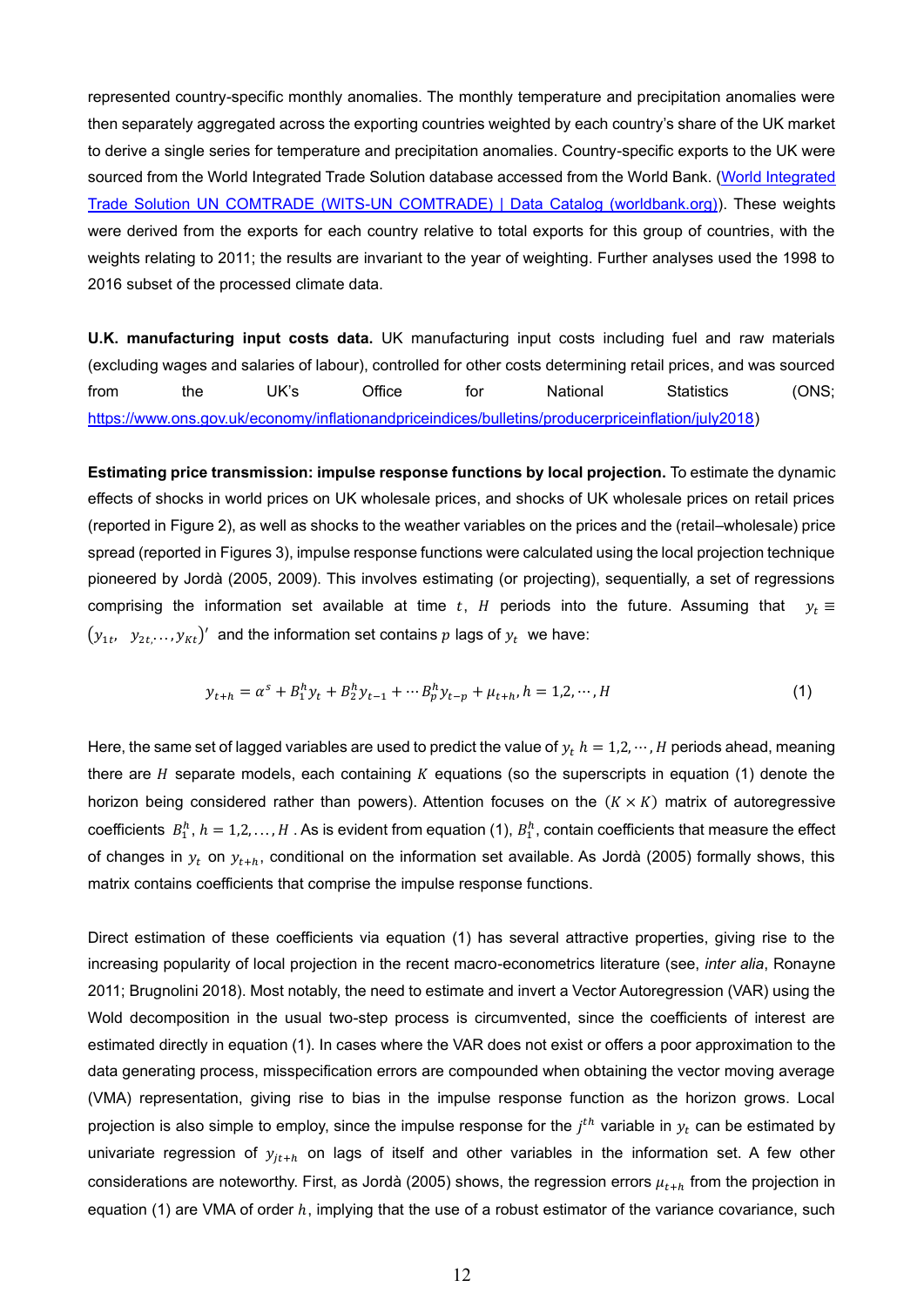as the heteroscedasticity and autocorrelation consistent (HAC) estimator of Newey and West (1987) and Andrews (1991) is preferable to least squares. This practice is adopted here to calculate the confidence intervals displayed in the figures.

Second, as with all dynamic models, lag length selection is not an innocuous choice, although here too local projection tends to fair better in small samples than the alternative based on a VAR (see Brugnolini, 2018) owing to the direct estimation of an impulses response function. In the empirical analysis here, we select lag length based on AIC.

#### *Effect of world price shocks on UK wholesale prices*

The impulse response methods described above estimate the impact of world price shocks on UK wholesale prices, as given by:

$$
p_{t+h}^{ws} = \alpha_h + \theta_h \, \text{shock}_t^{\wp} + \sum_{j=1}^J \beta_{j,h} (w_{t+1-j} - w_{t-j}) + u_{t+h}
$$

where  $p_{t+h}^{ws}$  is the wholesale price at time t+h, and the  $shock_t^{\wp}$  is the world price shock. The control variables w denotes the manufacturing costs in the U.K., and includes 6 lags (J=6).  $u_{t+h}$  is the prediction error term with  $Var(u_{t+h}) = \sigma_{t+h}^2$ .  $\theta_h$  indicates the response of wholesale price to world price shocks at h-step ahead.

Impulse responses of retail prices to wholesale price shocks (Fig 2) is given by:

$$
p_{t+h}^{rp} = \alpha_h + \vartheta_h \, \text{shock}_{t}^{ws} + \sum_{j=1}^{J} \beta_{j,h} (w_{t+1-j} - w_{t-j}) + \epsilon_{t+h}
$$

where  $p_{t+h}^{rp}$  is the retail price at time  $t\texttt{+}h$ , and the  $shock_t^{ws}$  is the wholesale price shock. The control variables w denotes the manufacturing costs in the U.K., and it include 6 lags (J=6).  $\epsilon_{t+h}$  is the prediction error term.  $\vartheta_h$ indicates the response of wholesale price to world price shocks at h-step ahead.

#### *Effect of anomalous weather shocks on the retail-wholesale price spread* (Fig 3):

The impulse response methods are used to estimate the effect of anomalous weather shocks on the retailwholesale price spread. Figure 3 relates to alternative features of the anomalous weather shocks as detailed below:

Impact of ENSO anomaly on wholesale-retail price spread:

$$
p_{t+h}^{sp} = \alpha_{1,h} + \vartheta_{1,h} \operatorname{shock}_{t}^{\operatorname{ENSO}} + \sum_{j=1}^{J} \beta_{1,j,h} (w_{t+1-j} - w_{t-j}) + \sum_{j=1}^{J} \gamma_{1,j,h} (p_{t+1-j}^{\varnothing} - p_{t-j}^{\varnothing}) + \epsilon_{t+h}^{1}
$$

Impact of temperature anomaly on wholesale-retail price spread:

$$
p_{t+h}^{sp} = \alpha_{1,h} + \vartheta_{2,h} \, \text{shock}_{t}^{\text{TEMP}} + \sum_{j=1}^{J} \beta_{2,j,h} \big( w_{t+1-j} - w_{t-j} \big) + \sum_{j=1}^{J} \gamma_{2,j,h} \big( p_{t+1-j}^{\beta} - p_{t-j}^{\beta} \big) + \epsilon_{t+h}^{2}
$$

Impact of precipitation anomaly of wholesale-retail price spread: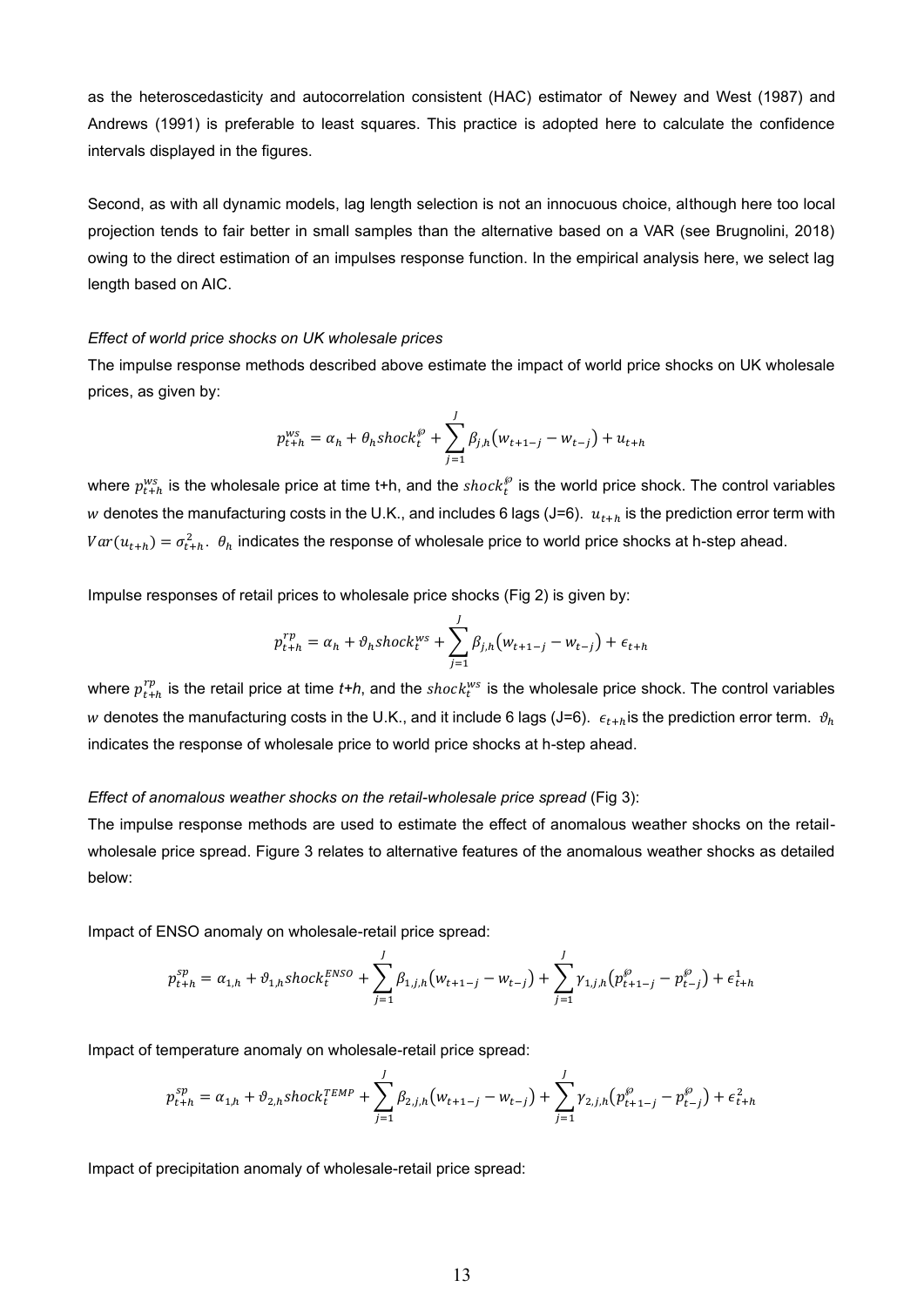$$
p_{t+h}^{sp} = \alpha_{2,h} + \vartheta_{3,h} shock_t + \sum_{j=1}^{J} \beta_{3,j,h} (w_{t+1-j} - w_{t-j}) + \sum_{j=1}^{J} \gamma_{3,j,h} (p_{t+1-j}^{\wp} - p_{t-j}^{\wp}) + \epsilon_{t+h}^3
$$

where  $p^{sp}_{t+h}$  is the wholesale and retail price spread at time t+h. The  $shock^{ENSO}_t, \;shock^{TEMP}_t$  and  $shock_t$ represent the ENSO anomalies shocks, temperature anomalies shocks, and precipitation anomalies shocks, respectively.  $\theta_{1,h}$ ,  $\theta_{2,h}$  and  $\theta_{3,h}$  indicate the response of price spreads to ENSO anomalies shocks, temperature anomalies shocks, and precipitation anomalies shocks at h-step ahead, respectively.  $w_t$  are other manufacturing input costs in the value chain that may also impact on the price spread. For our analyses, we imposed a shock representing one standard deviation change in the ENSO, temperature and precipitation anomalies, and the effect relates to the corresponding percentage change in the price spread following these shocks.  $p_t^{\wp}$ , are world banana prices that control for global shocks to the UK banana value chain.

#### **Data availability**

All data used are publicly available and open access. All banana data, climatic and topographic data sources are listed in the Methods.

#### *References (Methods)*

- Andrews, D.W.K. Heteroskedasticity and autocorrelation consistent covariance matrix estimation", *Econometrica* **59**, 817-858. (1991)
- Brugnolini, L. About local projection impulse response function reliability. Centre for Economic and International Studies, Working Paper No. 440, Rome. (2018)
- Harris, I.P.D.J., Jones, P.D., Osborn, T.J. and Lister, D.H. Updated high‐resolution grids of monthly climatic observations–the CRU TS3. 10 Dataset. *International Journal of Climatology* **34**, 623-642 (2014)
- Jordà, Ò. Estimation and inference of impulse responses by local projections. *American Economic Review*, **95**, 161-182. (2005)
- Jordà, Ò. Simultaneous confidence regions for impulse responses. *The Review of Economics and Statistics* **91**, 629-647. (2009)
- Newey, W.K. and West, K.D. A simple, positive semidefinite, heteroscedasticity and autocorrelation consistent covariance matrix", *Econometrica* **55**, 703-708. (1987)
- Ronayne, D. Which impulse response function? Warwick Economics Research papers No.971 Department of Economics, University of Warwick. (2011)
- Varma, V. and Bebber, D.P. Climate change impacts on banana yields around the world. *Nature Climate Change* **9**, 752-757. (2019)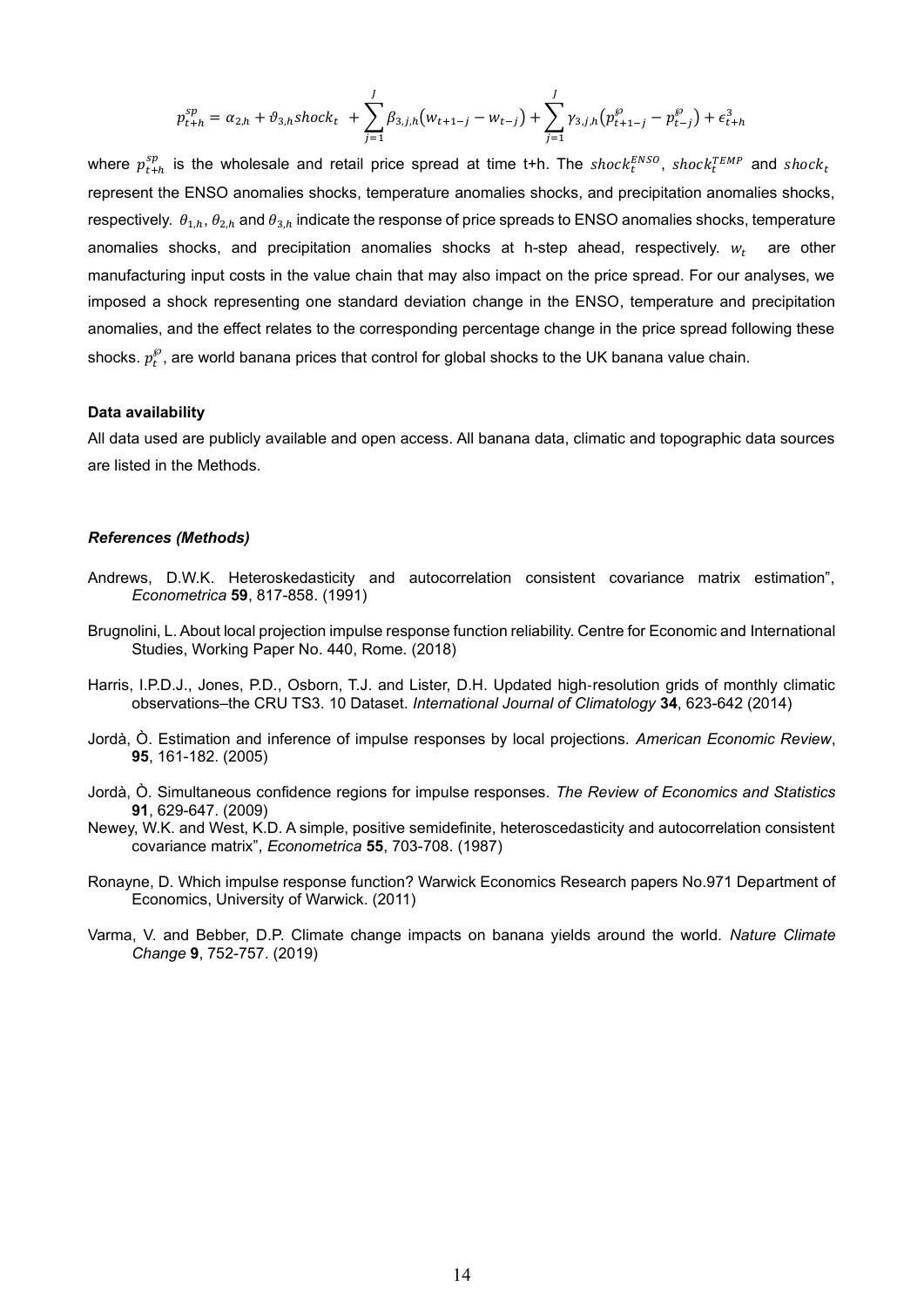## **Supplementary material**



**Figure S1** – time series deconstruction for banana world prices, UK wholesale prices, UK retail prices and UK wholesale-retail price spread. This deconstruction demonstrates that the UK wholesale-retail price spread data to be the most volatile of the four price series.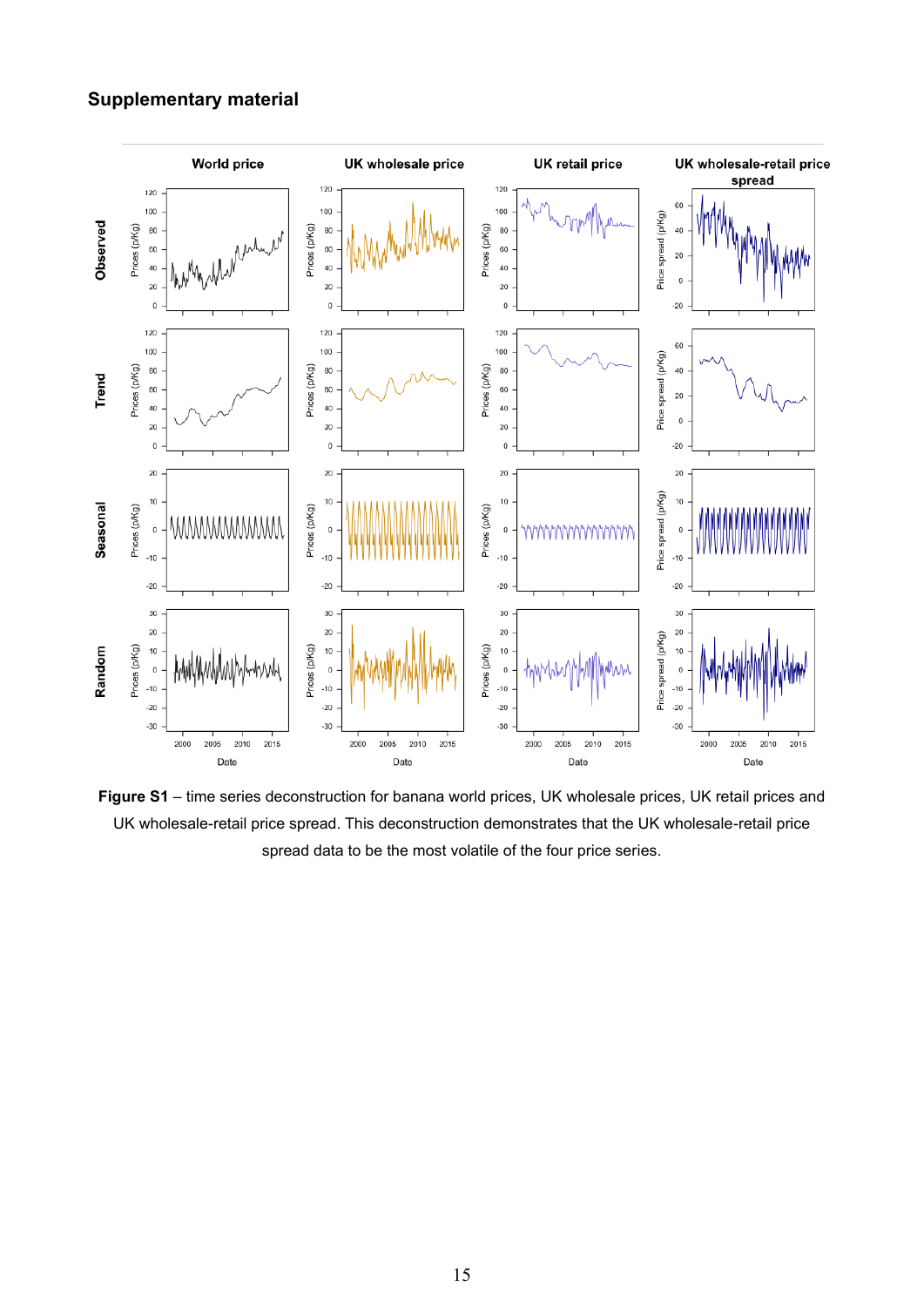

**Figure S2** – Export country-specific temperature anomalies and combined export volume weighted temperature anomalies.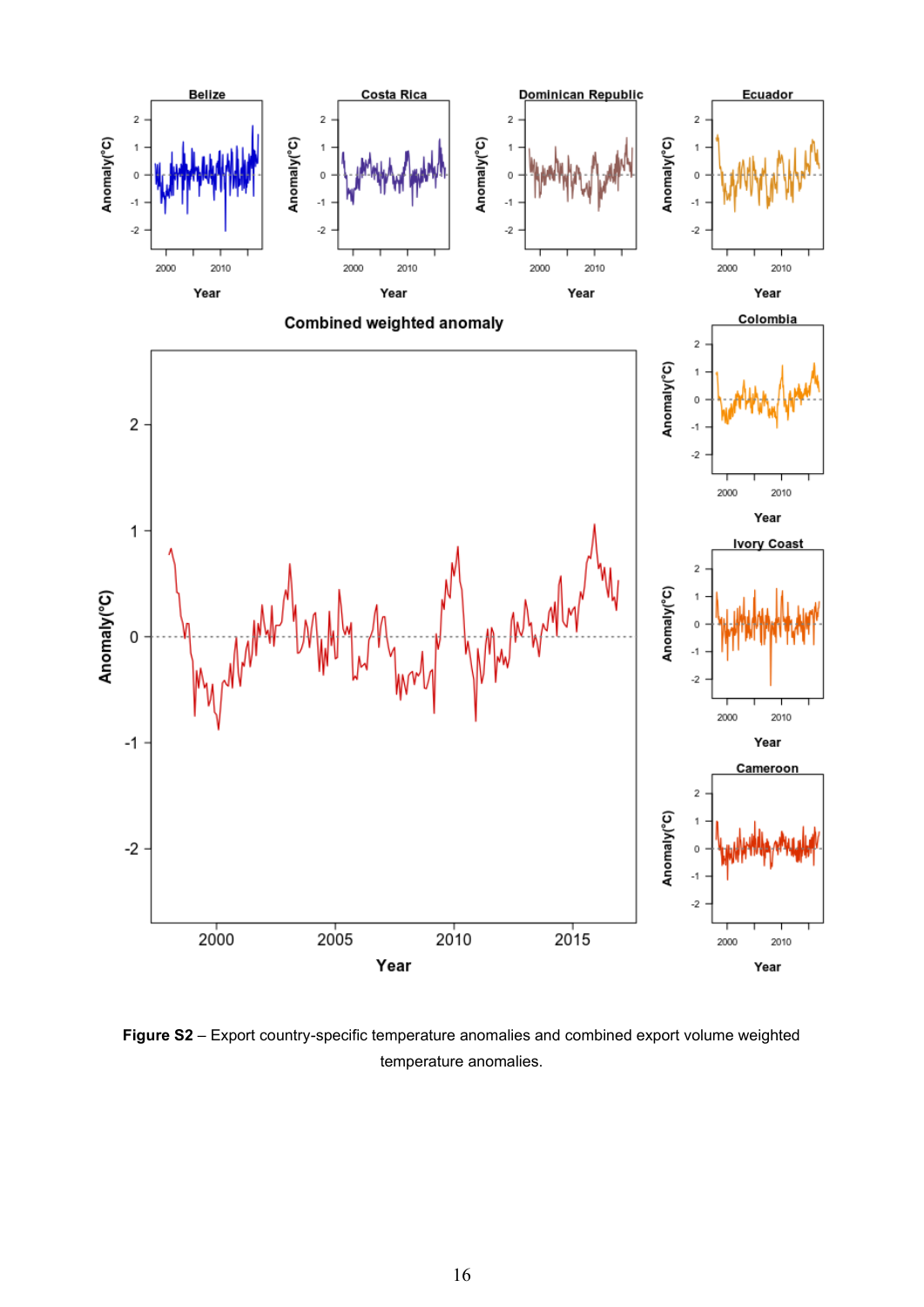

**Figure S3** – Export country-specific precipitation anomalies and combined export volume weighted precipitation anomalies.